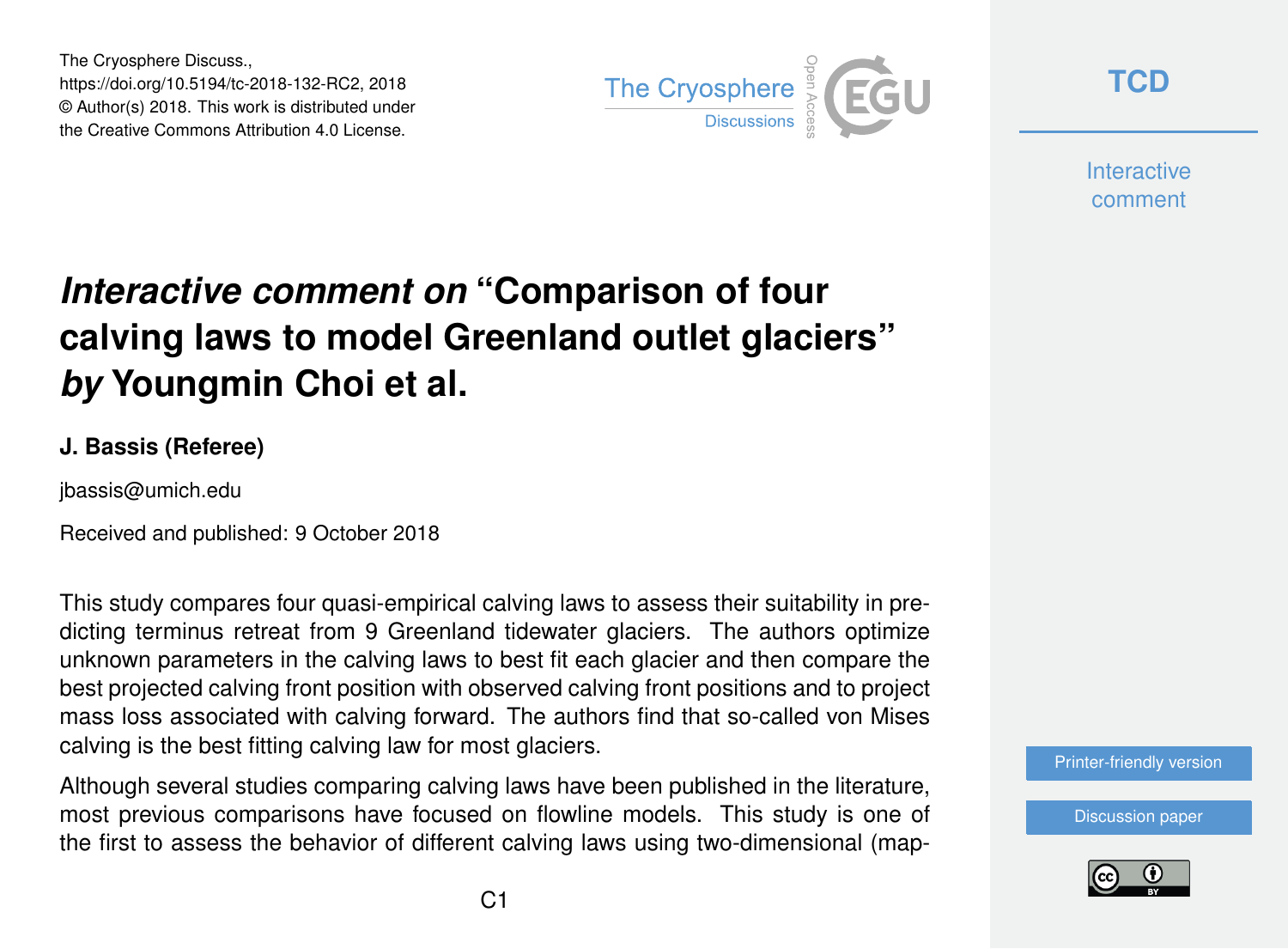view) glacier geometry and is a promising first stab at this problem. Overall, I think the manuscript is quite promising and most of my comments are relatively minor or quaintly technical in nature. Here, I should also disclose, I have found myself reviewing several of the authors prior papers. I think the authors and editor should be cognizant of the fact that my comments likely overlap and they may want to discard or de-emphasize some comments to make sure that the same voice (mine) is not overly contributing to this conversation. My more detailed comments are included below:

The authors come to an interesting conclusion that the Von Mises calving law is the calving law that best describes observed changes and, hence, might be the best to use for future projections of Greenland outlet glaciers. This is an interesting result, but I would encourage the authors to dwell a little bit more on \*why\* this calving law seems to perform so well and to revisit the limitations associated with making projections based on tuned calving laws. The fact there is such a disparity in best fitting parameters is interesting because it implies there is no single parameter that can be plugged into a calving law that will yield adequate results. This in turn implies that parameters appropriate for one instance of time (or slice of time) may not remain valid in the future. This would significantly impact projections if the so-called best fitting parameters evolved over time.

There is a final interesting point, which is that the Von Mises calving law is fundamentally different from the other calving laws. Each of the other calving laws depends on local (scalar) properties of the glacier at (or at least near) the calving front. These laws are all essentially empirical, but also depend solely on coordinate system independent parameters of the system. The Von Mises calving law, in contrast, depends on the velocity at the calving front and velocity is not reference frame independent. For example, if I were to adopt a Lagrangian reference frame that moves with the glacier calving front, the velocity at the calving front would be exactly zero and, as far as I can tell, the calving rate would also vanish. This dependence of the calving rate on reference frame is something that theorists would find disturbing, but is less bothersome if we think of

## **[TCD](https://www.the-cryosphere-discuss.net/)**

**Interactive** comment

[Printer-friendly version](https://www.the-cryosphere-discuss.net/tc-2018-132/tc-2018-132-RC2-print.pdf)

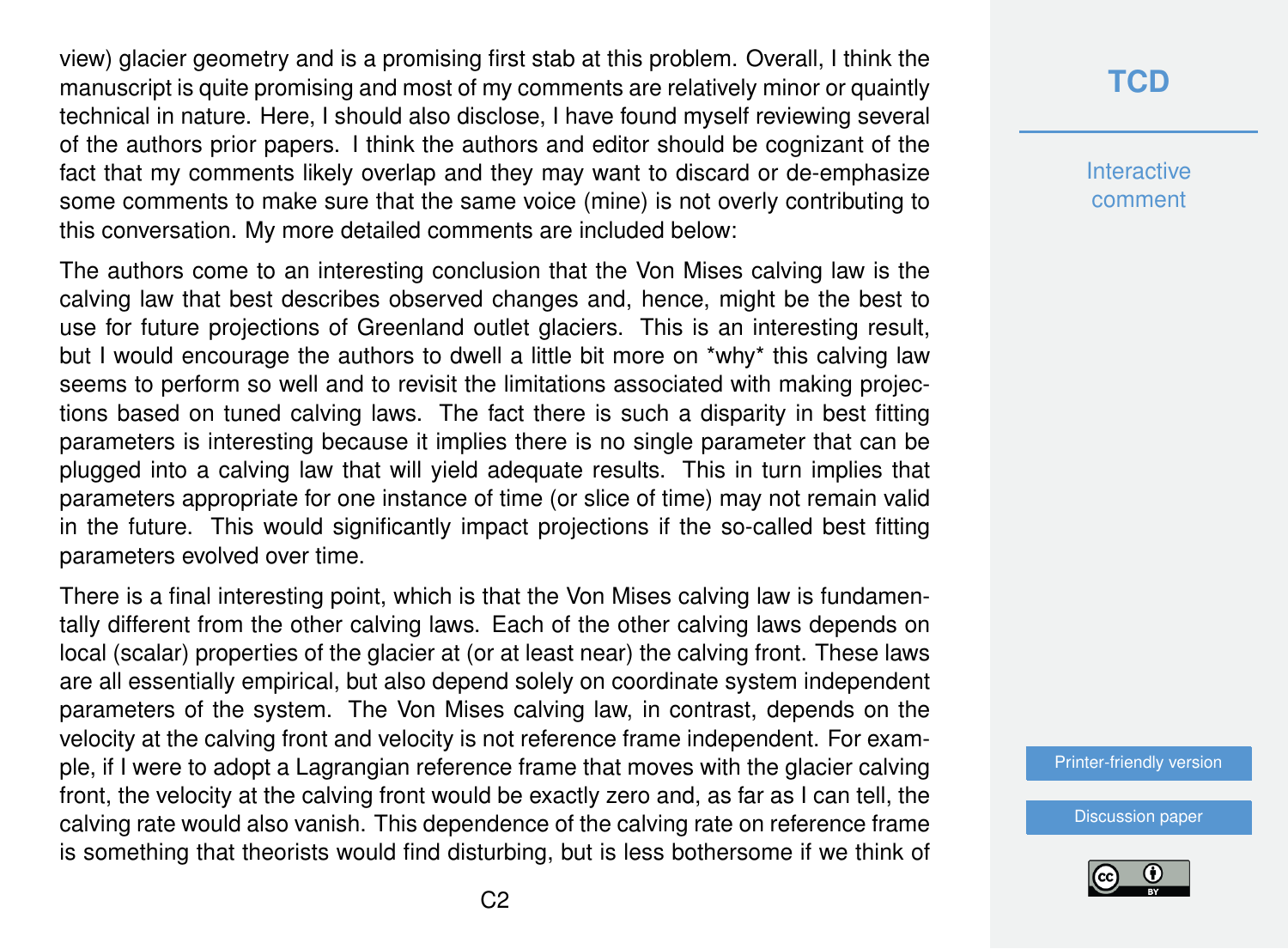the law as empirical and calibrated to work well in some defined parameter regime.

Another difference between the Von Mises calving law and the other laws is that the velocity dependence of the Von Mises calving law means that the calving rate is nonlocally determined. Changes in faraway boundary conditions (or at least in behavior upstream from the calving front) could instantaneously propagate and affect calving rates. This "action-at-a distance" is also interesting and means that the Von Mises calving law is an integrator of glacier behavior in the vicinity of the calving front. Overall, I do wonder how much of the behavior of the model is due to the appearance of the velocity in the calving rate. I would like to hear the authors comment more on these model formulation differences partly because I think I can rationalize the velocity dependence of the Von Mises calving law as a linearization about steady-state. In this argument we start from a steady-state condition in which calving rate = terminus velocity and then linearize to deduce a velocity dependent calving rate. This linearization, however, does depend on linearizing about a steady-state and thus might explain some of the variability in inferred yield strengths. It would also hint that the calving law would remain appropriate for short periods of time, but could fail when applied to longer time periods. This comes back to my point about uncertainty in projections using a tuned parameterization.

Miscellaneous comments:

Page 4, line 25: I believe that HAB and CD models could also be implemented in such a way that they yield continuous rates. This can be done relatively easily for the HAB criterion by taking the advective derivative of ice thickness at the calving front and determining the rate of advance necessary to maintain a critical height abovebuoyancy. I believe one could also do this for the CD model by relating the stress at the calving front to the ice thickness and water depth. This may (or may not) change some of the behavior of these models.

I think it would for beneficial if the authors could state in a few sentences the spatial

## **[TCD](https://www.the-cryosphere-discuss.net/)**

**Interactive** comment

[Printer-friendly version](https://www.the-cryosphere-discuss.net/tc-2018-132/tc-2018-132-RC2-print.pdf)